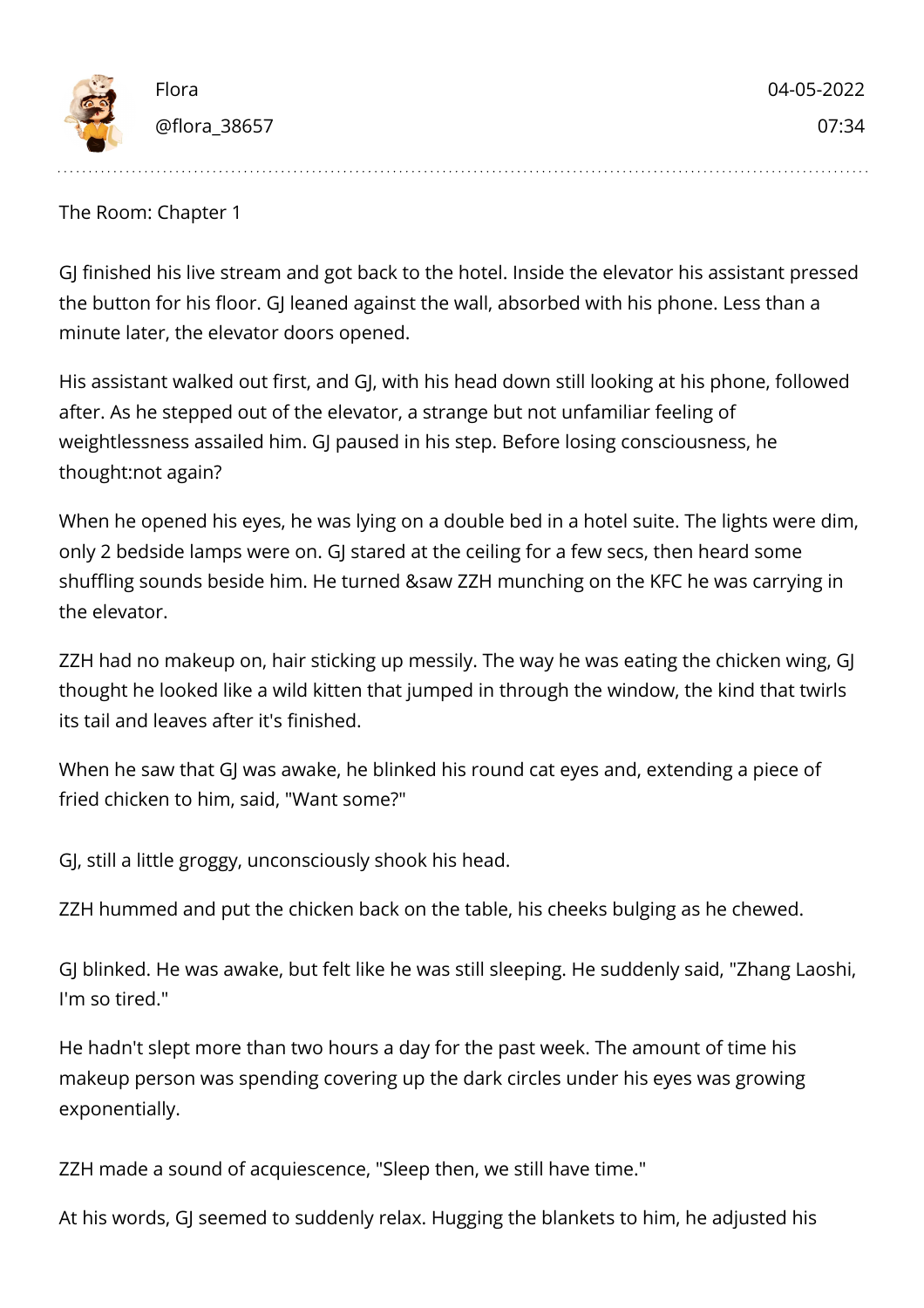position and mumbled, "I'll just sleep for a bit-- remember to wake me."

"Sure," ZZH said, "Sleep, I'll wake you when it's time."

They had developed an odd acceptance to this strange situation, after all-- this wasn't the first time.

## \*

The first time this happened was in Nanjing.

(Oops forgot cw at the beginning of the chapter. This is an EXPLICIT fic. Don't read if you don't like it.)

GJ was sitting at the back of the van. As they left the tunnel, a white light flashed in front of his eyes followed by a strange weightlessness.

He thought they'd gotten in an accident. His last thought was thankfully he'd bought accidental life insurance; in case he spends the rest of his life in a coma, he will at least still have a source of income.

Then he opened his eyes, and saw a beige ceiling, dim light strip, and some curtains. GJ jumped out of bed, frantically feeling himself all over.

"What?" ZZH said. "Is there a cockroach in the blankets?"

GJ didn't have time to rejoice over the fact that he still had all four limbs, before getting a nasty scare from the sudden familiar voice, "Zhang... Zhang Laoshi?!"

"Zhang Laoshi," GJ stared at him in shock. "Why are you here?"

ZZH was sitting on the chair with his legs crossed, "How should I know? I was going to ask you."

GJ said, "I was in the car just now, then I suddenly fainted, and when I opened my eyes I was here. What about you?"

ZZH thought for a moment, "About the same. I was walking up from the garage and tripped, next thing I knew I was here."

"What?" GJ's furrowed his brows, looking helplessly at him. "Where are we?"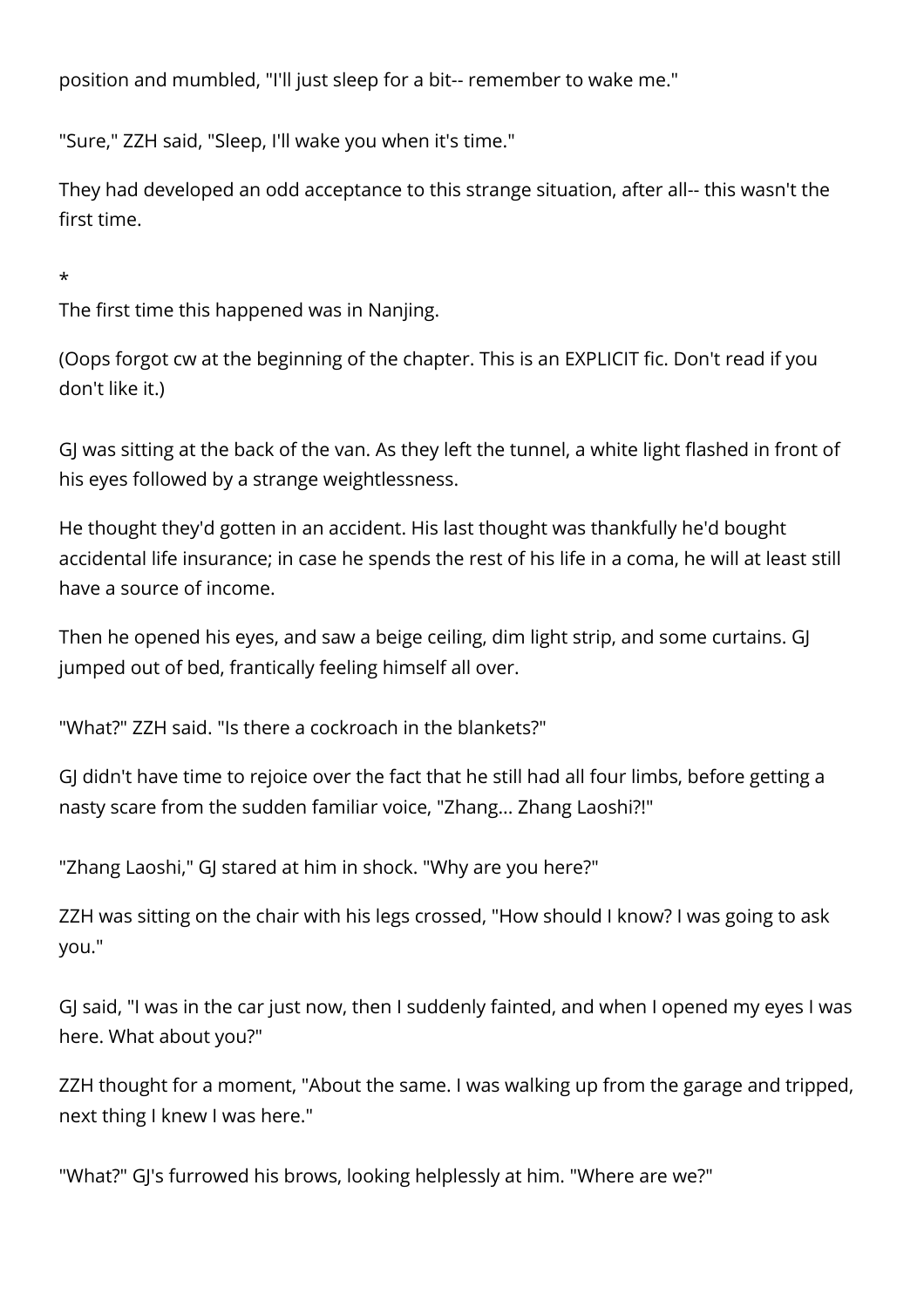ZZH shook his head, "I don't know." He looked around, "It's definitely very odd."

The room appeared to be a normal hotel suite, with a large king size bed, a bathroom, &a sitting area with a coffee table & 3 couches, much like the suites they'd stayed in before. But behind the curtains was a solid wall, they couldn't open the door, &their phones had no signal.

GJ put his shoulder to the door a few times, to no avail. ZZH, his brows furrowed and increasingly angry, turned around and stalked into the room. Ten seconds later he returned dragging a chair ominously, "Out of the way."

GJ scooted aside. The chair flew past him straight at the door. He instinctively raised his hands to cover his ears, but the loud crash he anticipated never happened. What came next made both of them stare in shock.

ZZH's eyes met GJ's wide ones, then lowered to the chair that had appeared beside him, as if he had never lifted & thrown it. He muttered, "What the fuck..."

GJ's brows were turned down again in that way that made him look so much like a puppy. "Zhang Laoshi, what do we do now?"

One year older and an industry veteran, ZZH felt his responsibility. He kicked the chair, feeling their lives on his shoulders. Or perhaps his role in the last wuxia drama still lingered in him, the lone martial artist and sect leader.

He turned resolutely, GJ following behind him like an obedient puppy, as he strode into the bathroom.

In the bathroom GJ saw ZZH standing in the middle, the heat lamp over his head turned on high. The warmth made a sheen of sweat on the tip of his nose.

He must've just finished some job, still in makeup and with his shoulder length hair done up. The determined way he was looking at GJ reminded him of a dashing and beautiful swordswoman in a wuxia world.

ZZH said to him, seriously, "Come and hold me."

He said it with such a serious and straight face, almost imperiously, that GJ's heart jumped, and he stammered, "Ah, this, um... should we..."

ZZH frowned and made an impatient sound, "What? It's only you and me here, stop wasting time."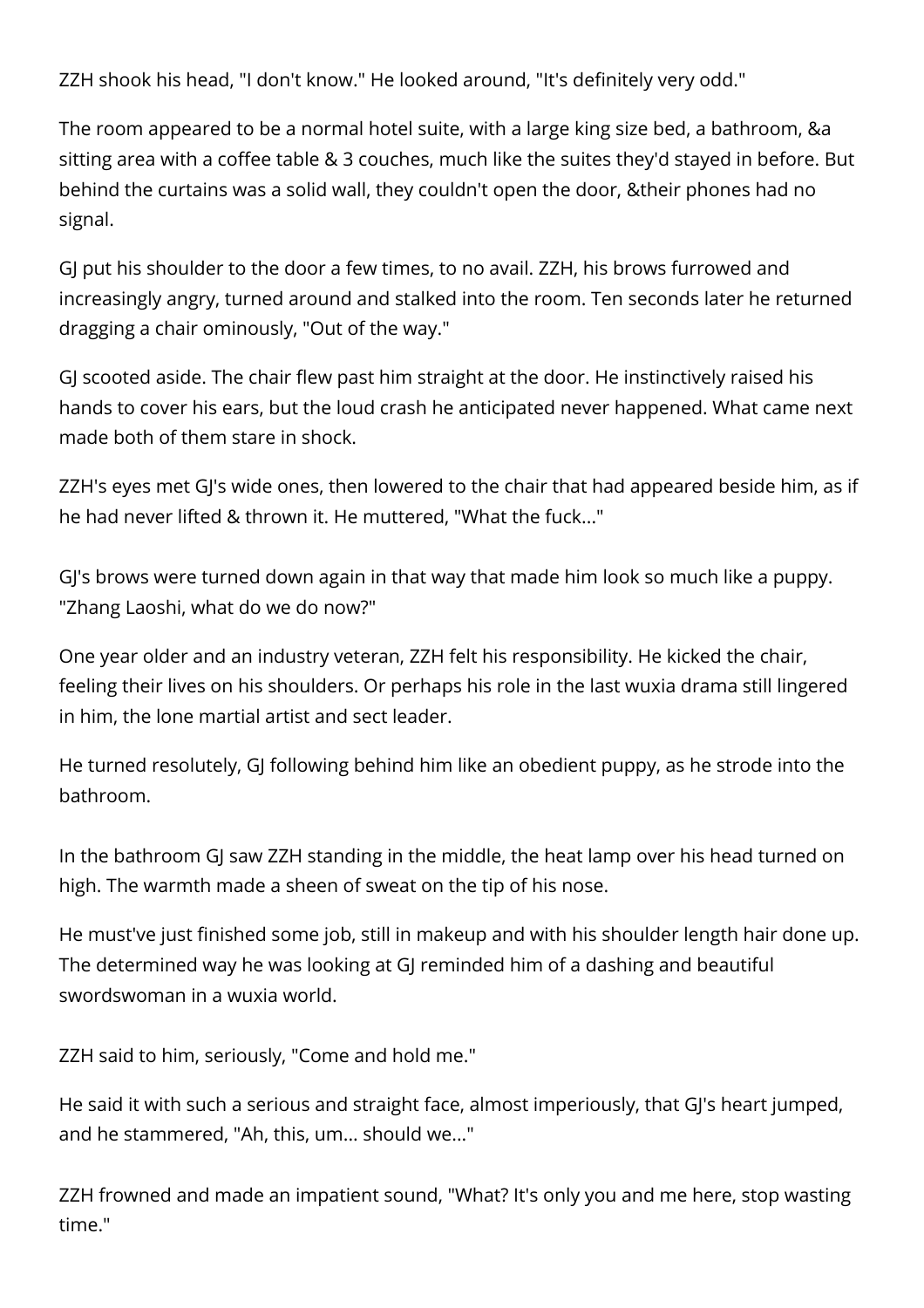"O...okay" GJ said. His ears felt a little hot, and he wondered if he was overthinking this. Maybe Zhang Laoshi was just stressed by the peril of the situation and needed some comfort.

He stumbled over and put his arms around ZZH, trying not to be too stiff. He patted his back and said, "It's okay Zhang Laoshi, we will definitely get out."

He hadn't released him when ZZH turned in his arms and said, "What are you doing?"

GJ's tongue felt tied in knots, "Didn't you say to h... hold you?"

ZZH looked at him like he had grown an extra head and pointed overhead, "Da-ge, I asked you to hold me up so I can reach this."

GJ looked up and saw his finger pointing at a 40cm wide vent in the ceiling. His face turned bright red.

"I thought..." GJ took a step back and stammered, "I thought..."

ZZH seemed unconcerned about his embarrassment and patted his shoulder, "Hurry up and pick me up."

GJ looked down and raised his hands to his waist, hesitating.

He took a breath and wrapped his arms around him, picking ZZH up off the ground so suddenly that he stumbled back a step.

ZZH looked down, "Stand still."

GJ, his face buried in his abdomen, nodded obediently.

It might have been a minute, or 5 minutes, or 15 minutes. GJ knew that he should be thinking about how to get out, how long might they be trapped here for, how to get help, what if they starve.

But all his brain could focus on was: what cologne does Zhang laoshi wear? It smells so good. Zhang laoshi's waist is so small. His butt is so perky. Does he have abs too? Can I poke with my nose?

"Junjun," ZZH suddenly called his name. GJ looked up, "Hm?"

ZZH looked down at his bright eyes and pink cheeks, and suddenly felt like he'd called his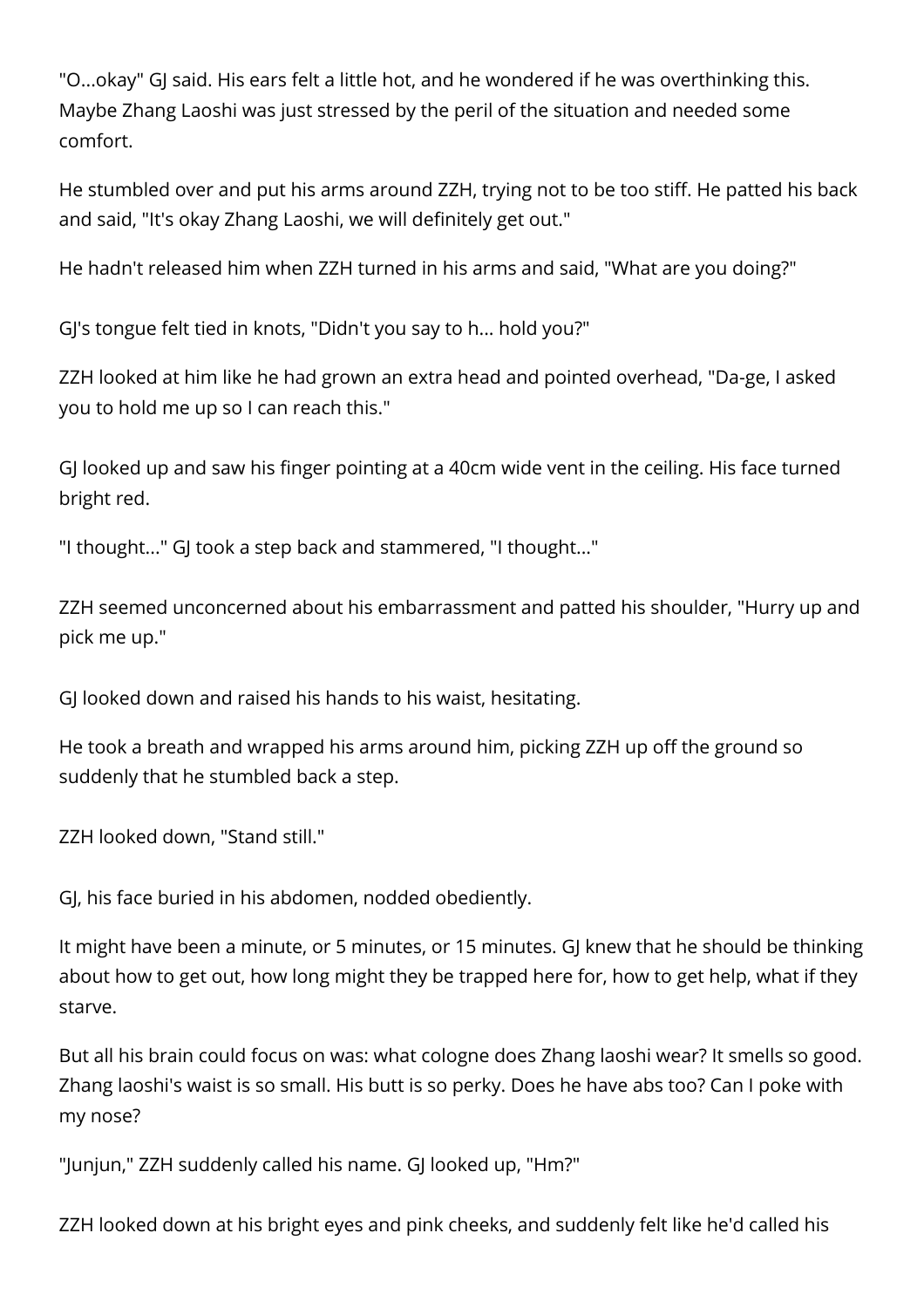puppy's name.

"The vent is too narrow, we can't get in," he patted GJ arm to loosen his grip, and jumped down.

GJ asked, "Then what do we do?"

ZZH sighed, "I don't know, let's keep thinking."

They got 2 bottles of water out of the mini fridge and sat on the bed drinking, mentally exhausted, considering what to do next.

"Do you think this is somebody's idea of a prank or..." GJ suggested carefully, "Or some sort of reality show?"

ZZH said, "I don't see any cameras. What bizarre show traps people in a locked room?"

GJ gripped his water bottle and mumbled, "It's so weird that I almost think I'm dreaming."

ZZH laughed, "Gong laoshi, do you have such bizarre dreams? Hm?"

He poked him with the bottle, "Do you have some weird kinks I don't know about?"

GJ twisted to escape his poking, "Of course not!"

But ZZH wouldn't let him get away, moving closer, "You don't? Are you sure?"

GJ was forced to move back, loudly declaring, "I don't, I don't!" He put his hand back for support, and the TV suddenly turned on.

GJ immediately raised both hands, "It wasn't me! I didn't turn it on!"

ZZH glanced at the TV screen, and froze.

GJ followed his gaze to the screen, then looked again because he thought he was seeing things, then looked a 3rd time.

After the 5th time, GJ swallowed. He was afraid to look at ZZH, and when he spoke his voice shook, "Zhang laoshi, what... what does this mean?"

The screen displayed some lines of text.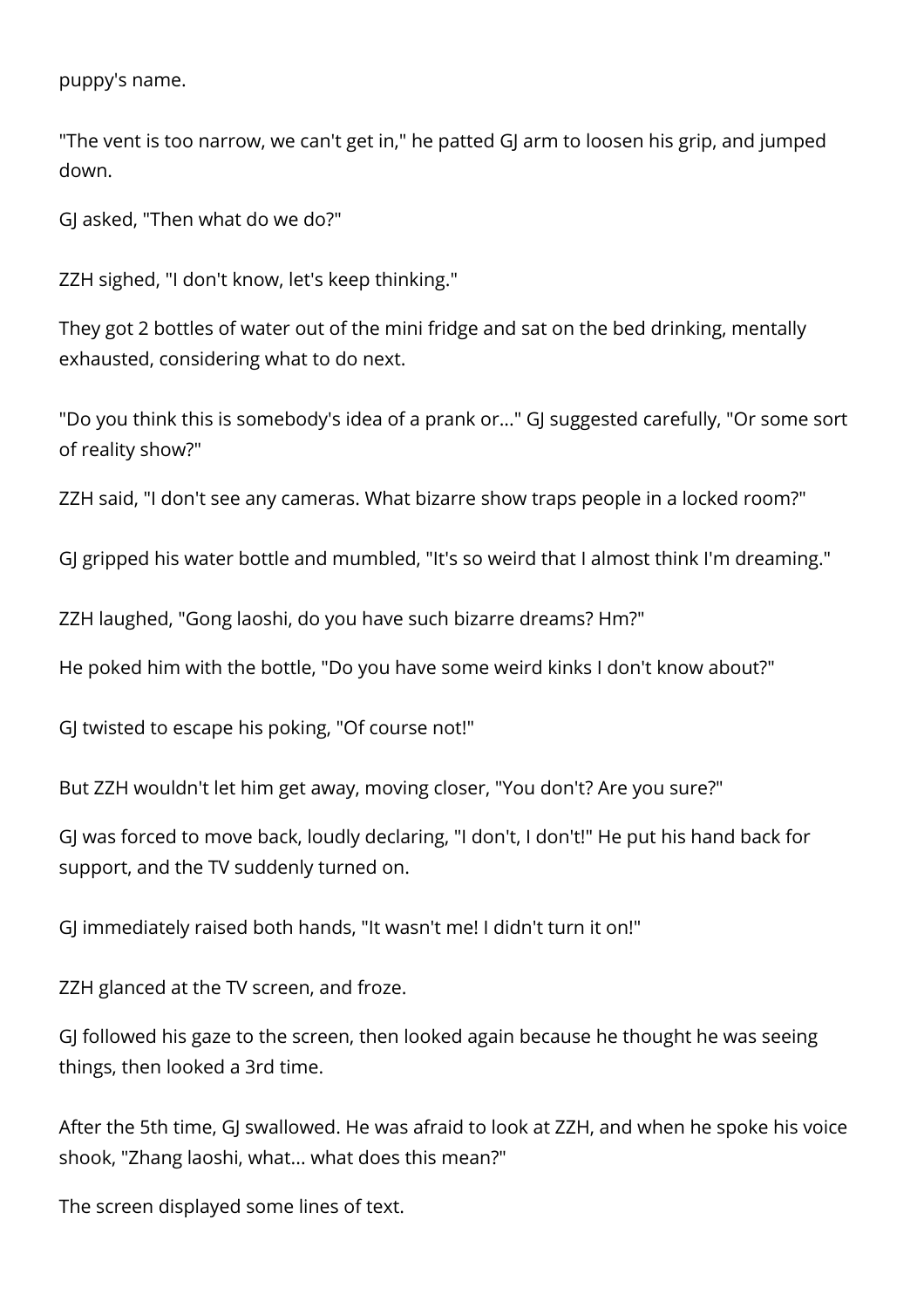Complete one of the following options to leave the room: A. ZZH must inflict on GJ a wound no less than 15cm in length, 0.8cm in depth B. GJ must cause ZZH to orgasm

Time remaining 8:43:21

GJ looked at ZZH, then back at the screen.

The time remaining was now 8:43:20

"This isn't real, right?" GJ said tentatively.

ZZH gave him a look. It was hard to say whether his look said "Don't be dumb of course this is fake" or "What nonsense are you speaking again"

GJ picked up the remote, "I'll turn it off." He pressed it a few times then turned to ZZH helplessly, "Zhang Laoshi...it...won't turn off"

ZZH suddenly stood up. GJ thought he was going to smash the TV & stood up too. But ZZH only paced a few steps, then asked him,

"What if we don't do as it says?"

Even though GJ felt like saying, you're asking me? But he still tried his best to come up with an answer, "Er, not let us out?"

GJ wracked his brain to remember his college biology class,

"With water, if we don't eat, we can survive...uh maybe 4 to 5 days?"

ZZH paced agitatedly some more, then asked him, "And what if we do comply?"

GJ looked at the screen, then looked at him, &squeezed the remote in his hand. "It should..be ok"

GJ said, "I'm not scared of blood"

The time remaining was now 2:18:39. They had already been here for over 10 hours. Just now they'd split the one Snickers bar they found in ZZH's jacket pocket, but were still very hungry.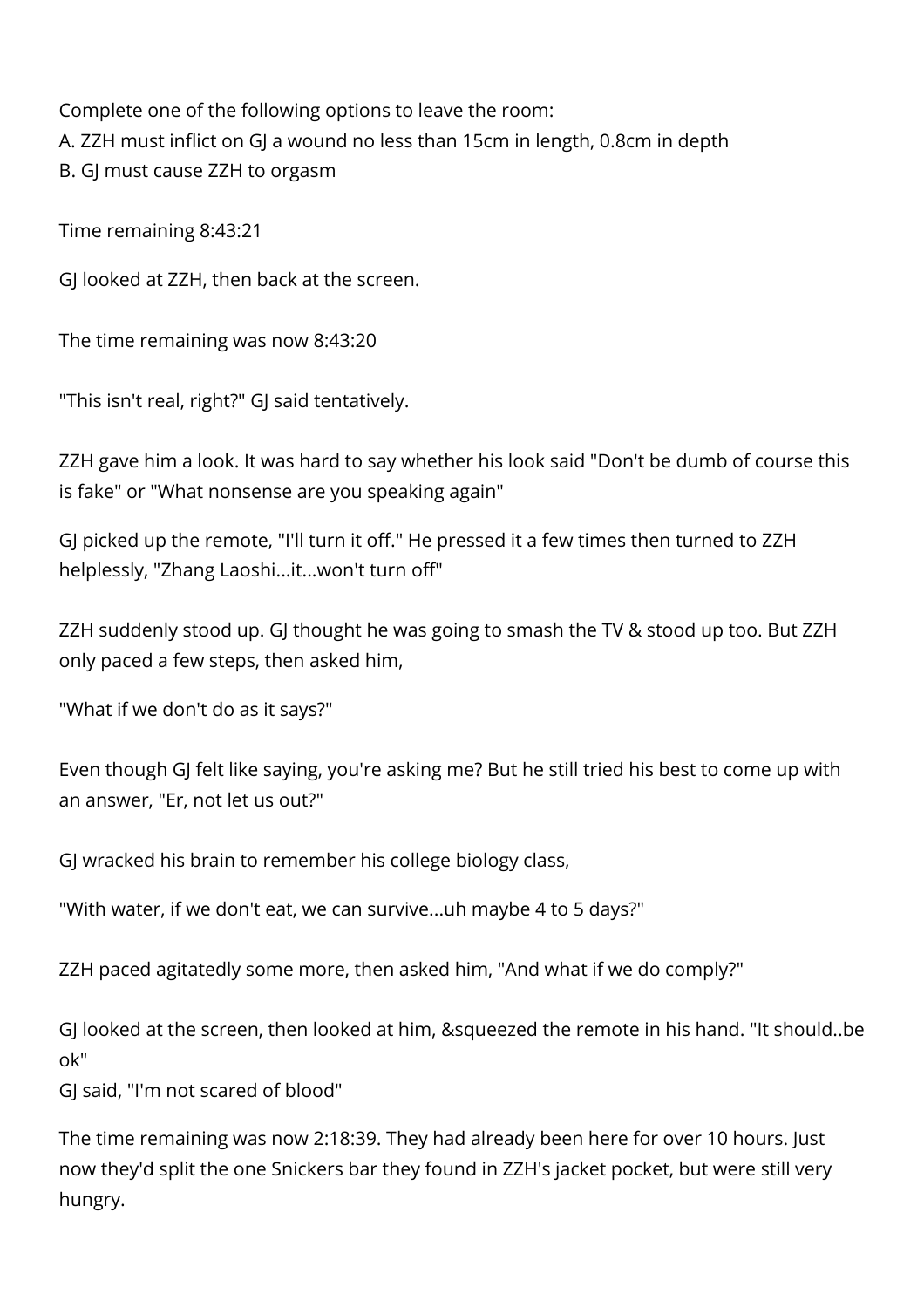GJ lay on the bed, staring unfocused at the numbers counting down on the screen.

He suddenly heard ZZH say, "Let's discuss this."

GJ turned his head. ZZH sat cross-legged beside him, looking like he had made some decision.

"Discuss what?" GJ asked.

ZZH said, "How to do it."

GJ thought for a bit, "There's a razor in the bathroom."

ZZH reach out and pinched his arm. GJ almost jumped off the bed. "Don't be silly," ZZH said. "I'm being serious."

GJ rubbed his arm, looking at him with wide eyes.

ZZH's expression was calm, a small frown on his face, as composed as if they were discussing the script in his RV, saying should we add a line here, should you hold my hand there

"This orgasm, do you have to participate the whole time, or can you just appear at the end?"ZZH said

"The instructions are very imprecise. If I think about you while jerking off, does that count as you causing me to orgasm?"

GJ's entire brain had blue screened. When he opened his mouth, the only sound that came out was "Ah?"

In the end ZZH was the one who decided on the process, after all the completion of this option hinged on him. Even though the instructions were imprecise, ZZH decided not to take any shortcuts, instead choosing a precise method to cover the imprecision.

"We don't have time to keep trying," ZZH said. "My blood sugar is so low that if it doesn't count and I have to do it again, I'll faint."

GJ nodded, agreeing that everything Zhang laoshi said was right.

ZZH leaned against the headboard, a pillow behind his back. He dimmed the lights to a suggestive brightness & pulled open the nightstand drawer. Inside was a tube of waterbased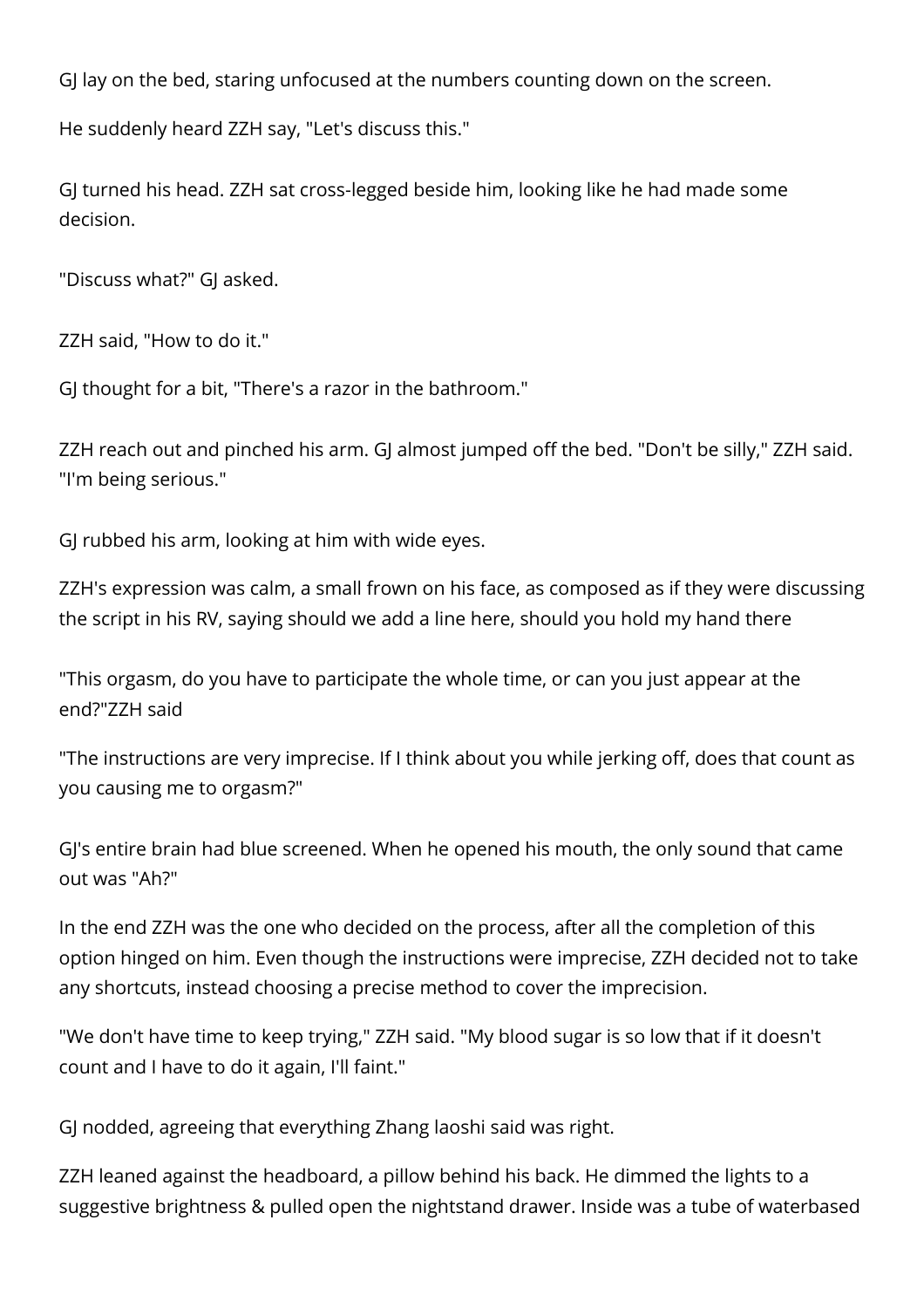lubricant

"Hah," said ZZH "Schemers." He took out the lube & threw it on the bed beside GJ "Come here"

GJ obediently grabbed the lube & moved close to him, so that they were face to face with each other

The situation was a bit awkward, a lot strange & a little, just a little tempting.

"This isn't gonna work" ZZH seemed to realize that they couldn't proceed like this "Let's kiss"

GJ tightened his grip on the lube and said, "Okay." He slowly moved closer, and pressed his lips to ZZH's.

ZZH opened his mouth slightly, and sucked gently on his upper lip.

GJ tasted the slight sweetness of chocolate. He thought perhaps he was just too hungry.

He licked ZZH's lips then desperately sought his tongue, as eager as though he wanted to consume him. ZZH kissed leisurely, the tip of his tongue every once in a while tugging at him suggestively. It was GJ who rushed in, but it also felt like GJ who was pleasuring him.

He removed the lube from GJ & grabbed his hand to place on his chest. GJ clutched at it, then fumbled with his jacket trying to take it off. ZZH twisted, throwing the jacket aside. GJ's hand went to his breast again, one hand covering half his chest. His hand was so big.

GJ kneaded his chest, feeling the fullness. T-shirt wrinkled, the firm flesh under his strong fingers almost overflowing. The cloth rubbing over his nipples made them hard. GJ's increasing roughness made ZZH grunt softly, but he didn't tell him that he likes it with a bit of pain

GJ seemed like he couldn't get enough. His hand crept under the T-shirt to touch his skin. His palm was so hot that ZZH trembled in surprise.

"Zhang Laoshi..." GJ panted beside his ear. "Your chest is so big..."

ZZH wanted to roll his eyes at him,

but got lost in the delicious pleasure of GJ's thumb rubbing at his nipples.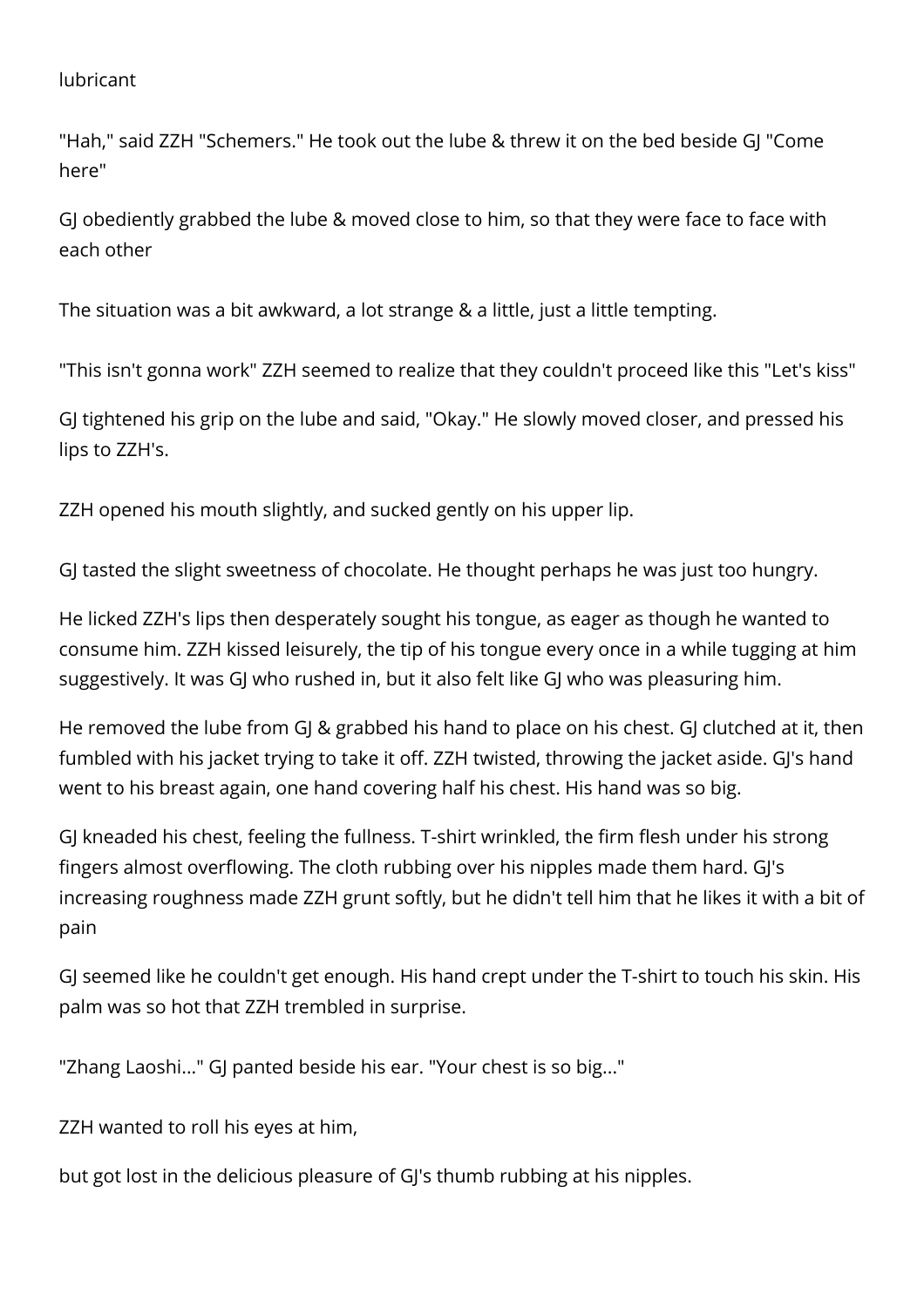He grabbed GJ's other hand and put it on himself. GJ was so compliant and eager to please, touching anywhere that ZZH directed him to. One hand could cover half his waist, making him squirm on the bed.

GJ lowered his head to kiss the side of the his waist, and saw bulge in ZZH's sweatpants. He felt a definite sense of accomplishment. He hooked his thumb under the elastic of the pants and look up at him, "Can I?"

## ZZH nodded.

GJ slipped his hand under his pants and pulled aside his underwear, touching him from tip to base. ZZH furrowed his brows and his thigh trembled. GJ remembered something and quickly pulled his hand out, squirted a generous amount of lube into his palm and put it back in again.

The sudden coldness made ZZH gasp. He wanted to kick GJ off the bed. After finally getting fucking hard, he almost made him soft again.

ZZH dragged GJ up in exasperation to kiss him again, his other hand roughly playing with his own nipples.

A little too hard, as he flinched and bit back a cry of pain.

GJ looked down and saw the red marks that ZZH caused on his own full chest. He frowned disapprovingly, "You're too rough with yourself."

He kissed in a circle around ZZH's breast, then closed in to kiss the nipple, using his tongue to lick it softly. ZZH felt a sharp shaft of pleasure travel straight down his body, making him unconsciously squeeze his legs together tightly.

Afraid of causing him discomfort, GJ used a lot of lube, making loud liquid sounds as he rubbed him. ZZH urged him, "Faster." GJ obediently increased his speed, the liquid sounds even louder.

It's just a hand job, ZZH thought. You'd think we were really fucking.

But very soon he couldn't think anything anymore, all he could do was grab onto GJ's shoulders panting.

"Almost... I'm..." he turned his head toward GJ. His hair had come a bit undone, dark eyes wet and shining, lips red from GJ's kisses, like maraschino cherries on a cake,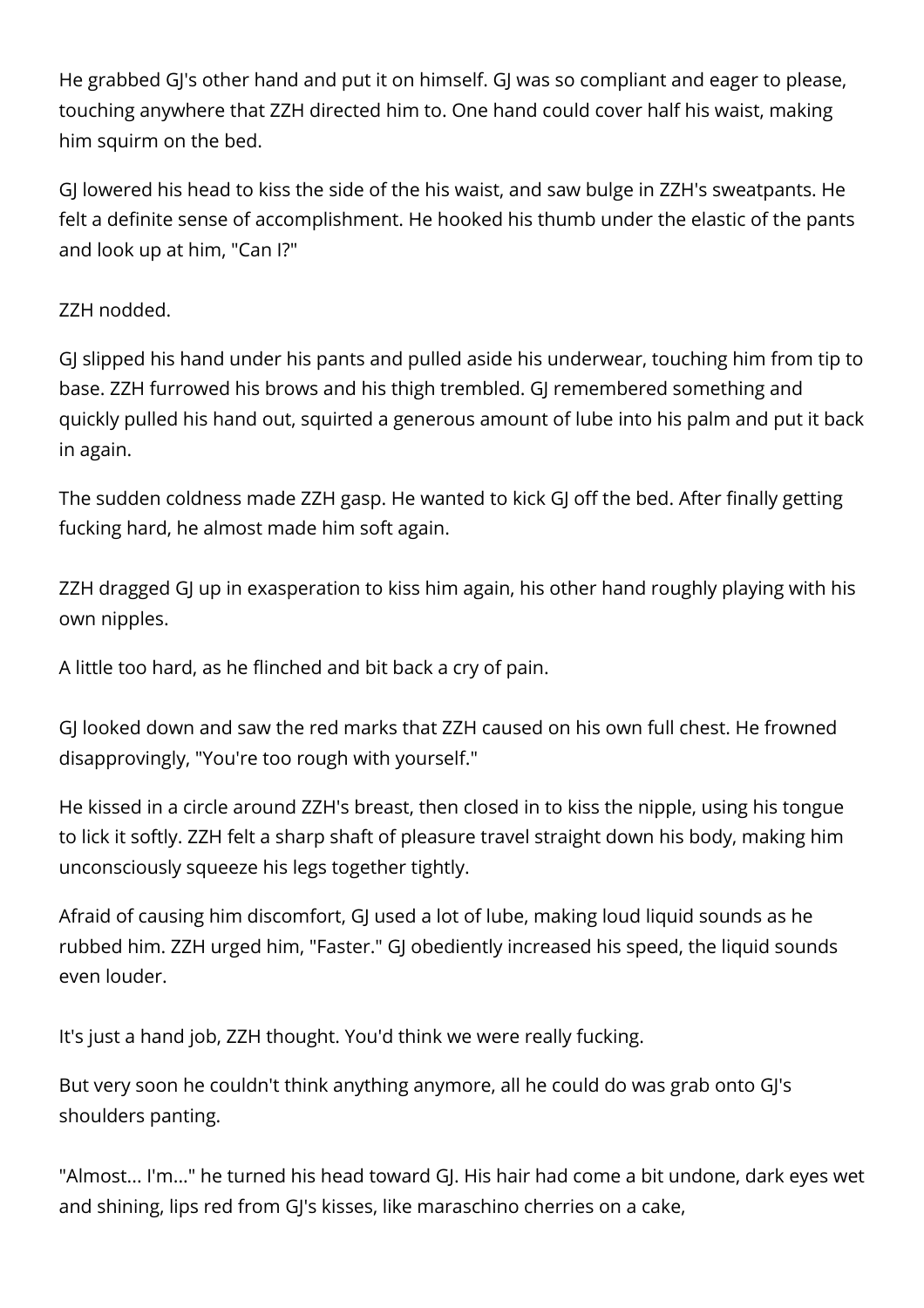a kind of over-exquisite sweetness. He was still taking the lead, he hadn't forgotten their purpose, assuring GJ, "Once more... I'm close... Ah!"

He hid his face in GJ's neck, his hair a little ticklish, his breath shaky, lying limp against GJ's shoulder.

After a few seconds, he said, "I feel... a little faint."

GJ held him, lowering him carefully to the bed, "Rest a bit."

ZZH hummed, and closed his eyes.

GJ let him go and looked at him for a few moments.

He felt a strange sense of responsibility for the unkempt way that ZZH looked right now, and wondered if he should help tidy him up a bit? But after raising and lowering his hand a few times, he was still at a loss, so instead he pulled the blanket over and covered ZZH with it.

GJ glanced toward the door, then jumped off the bed in surprise, "Zhang laoshi! The door opened!"

ZZH opened his eyes to look and smiled, "Well at least they keep their word."

GJ looked at the door, then at ZZH on the bed, "You stay here, I'll go see if there's anyone outside."

ZZH nodded, "Okay."

GJ walked a few steps toward the door, then suddenly heard ZZH say behind him, "Why didn't you go?"

GJ turned around and paused, then said, "You mean, that, well you know I had last minute work come up so--"

The entryway had a corner that blocked the rest of the room from view. GJ couldn't see ZZH, but could hear him humming a song. He took a few steps back, "Zhang laoshi?"

Then a sudden weightlessness assailed him, and the world went black.

\*

GJ had a short and confusing dream. When he suddenly opened his eyes, he almost thought